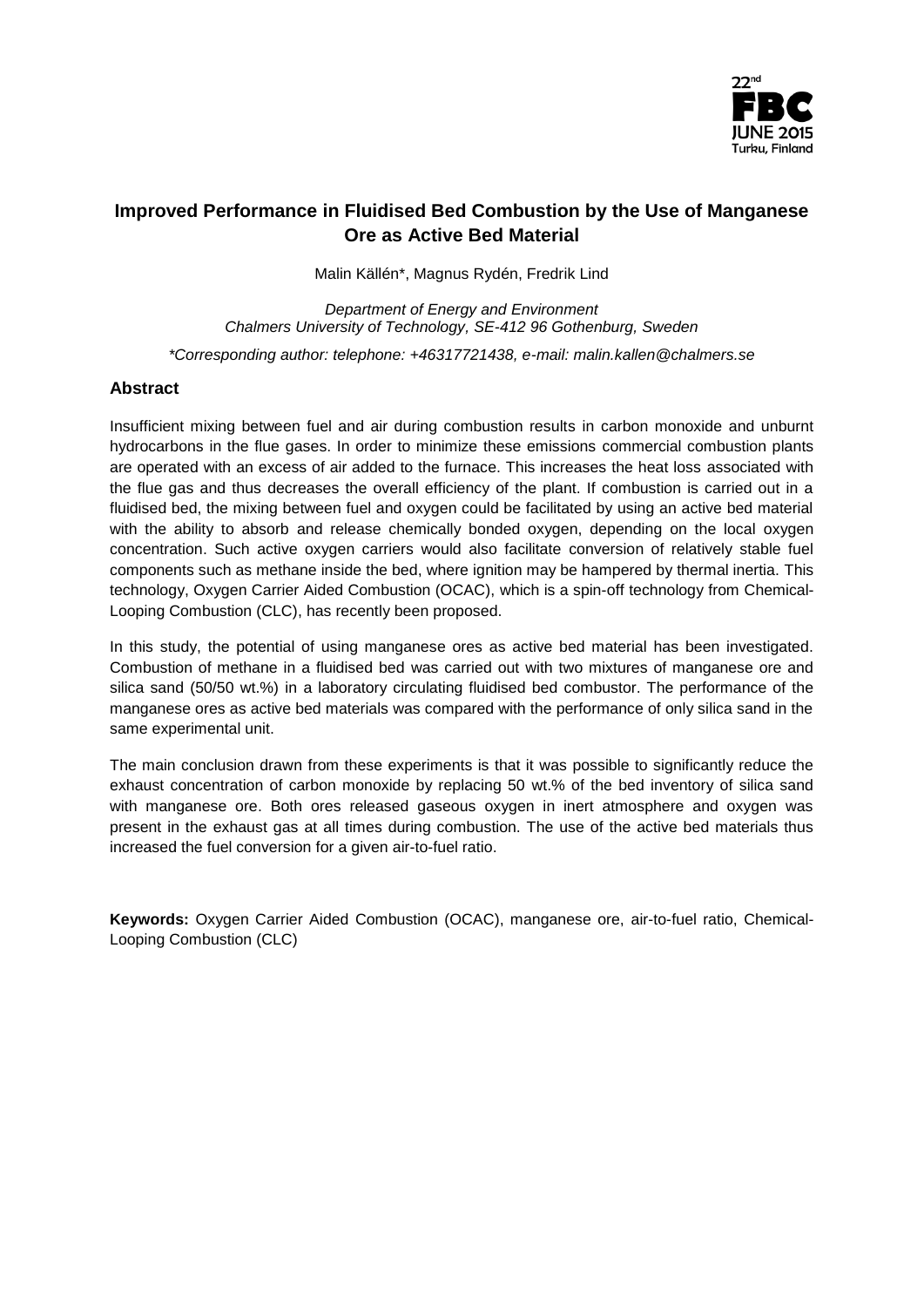## **1. Introduction**

Fuel mixing is a key aspect affecting the combustion performance in fluidised bed boilers. Insufficient mixing between fuel and oxygen during combustion results in emissions of carbon monoxide and unburnt hydrocarbons in the flue gases. In order to minimize these emissions, commercial combustion plants are operated with an excess of air added to the furnace. This implies that the physical size of the combustion plants must be oversized to meet a particular fuel load. The air excess also increases the heat loss associated with the flue gas and thus decreases the overall efficiency of the plant. Common measures to avoid poor mixing are optimisation of the air staging and of the fuel feeding. Combustion in fluidised beds offers an opportunity to use an additional measure to facilitate the mixing: the choice of bed material.

The fundamental idea behind the current study is to replace the inert bed material commonly used in fluidised bed combustion with an active bed material with the ability to absorb and release chemically bonded oxygen, depending on the local oxygen potential. The bed material will be oxidised in parts of the combustion chamber where oxygen is available in excess, while it will be reduced in parts where fuel is available in excess. Thus the availability of a given amount of oxygen can be more evenly distributed throughout the combustion chamber. The active bed material will also work as an oxygen buffer preventing spikes in emissions during uneven fuel feeding and would facilitate conversion of relatively stable fuel components such as methane by direct solid-gas reactions inside the bed, where ignition otherwise may be hampered by thermal inertia.

The technology has been named Oxygen Carrier Aided Combustion (OCAC) and has only recently been proposed. The required type of active bed material, commonly referred to as oxygen carriers, have been extensively studied during the past years for the carbon capture technology Chemical-Looping Combustion (CLC). [\[1-3\]](#page-8-0) Various oxygen carrying materials have been operated in pilot chemical-looping combustion reactors (0.3-140 kW) with similar design as fluidised bed boilers during the last ten years. [\[4\]](#page-8-1)

A previous study concerning oxygen carrier aided combustion conducted in the 12 MW $_{\text{th}}$  circulating fluidised bed research boiler at Chalmers University has shown very promising results. [\[5\]](#page-8-2) By substituting 40 wt.% of the inert sand bed with the oxygen carrying mineral ilmenite (consisting of iron and titanium oxides), an 80% decrease of carbon monoxide in the flue gases could be achieved. A 30% decrease in nitric oxide could also be observed. This suggests that a more even distribution of oxygen in the bed and less reliance on flame combustion could even out the temperature and help avoiding hot spots. It is also possible that the addition of oxygen carrier material to the bed may have a catalytic effect on nitric oxide reduction, as it is established that some metal oxides can have this effect. [\[6\]](#page-8-3) Ilmenites of three different origins have also been examined for oxygen carrier aided combustion of solid fuel in a batch fluidised bed. [\[7\]](#page-8-4)

In this study oxygen carrier aided combustion was further investigated by examining the use of manganese ores as active bed materials. Manganese ores reacts faster with fuels than ilmenite. [\[8\]](#page-8-5) Manganese oxides also have the ability to release oxygen directly in gaseous form, which in chemicallooping contexts is referred to as Chemical-Looping with Oxygen Uncoupling (CLOU) [\[9\]](#page-8-6). This implies that manganese ores would not only even out the amount of available oxygen in the bed, but also provide the available oxygen in gas phase. Manganese ores are rich ores that often has more than 45 wt.% manganese, in addition to other potential oxygen carrying components such as iron oxides. In chemical-looping combustion research manganese based combined oxides have been identified as one of the most promising concepts for oxygen carriers, and oxygen carrier particles based on manganese ores can be provided in very large quantities at low cost. [\[10\]](#page-8-7)

The experiments were carried out in a small laboratory circulating fluidised bed in order to be able to examine a number of bed materials. The performance of the active bed materials was evaluated in comparison with an inert bed material used in the same unit and with a varied air-to-fuel ratio. This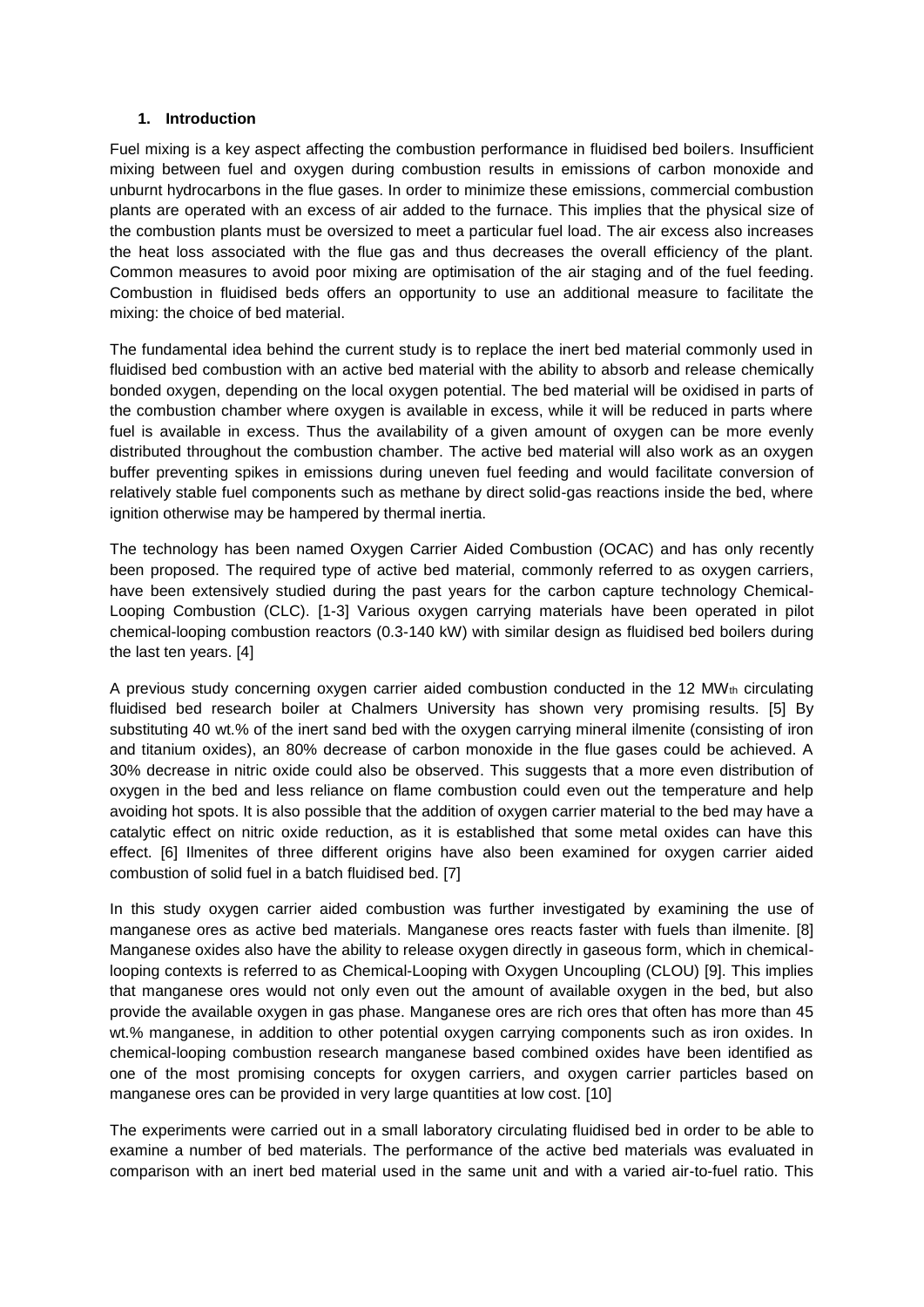study is the first step in finding a manganese ore suitable for experiments in the Chalmers circulating fluidised bed boiler, for verification of the concept in semi-industrial scale.

# **2. Experimental**

Two manganese ores have been examined for oxygen carrier aided combustion and compared with operation with silica sand which does not have any oxygen carrying properties. One ore was supplied by UMK and one ore was supplied by Sibelco. The ores were crushed, sieved to the size interval 90- 212 μm and heat treated at 950°C for 24 h. The elemental compositions of the manganese ores are reported in [Table 1.](#page-2-0) The elemental analysis was carried out after heat treatment during which  $MnO<sub>2</sub>$ decomposes and the manganese is reduced to lower oxidation states. Thus the metal fraction of the ores increases as oxygen is released from the solid in gas phase, compared to raw ore taken directly from the mine. The remaining fraction not included in the table mainly consists of oxygen. The mean particle size and the bulk density of the materials are reported in Table 2. The bulk densities reported were measured as the mass poured into a known volume.

<span id="page-2-0"></span>**Table 1. Elemental composition of the examined manganese ores reported in weight%. Elements present in concentrations lower than 0.1 wt% are not included in the table. Balance is oxygen.**

| <b>Material</b> | Mn   | Fe         | Al                   | Si  | $\overline{ }$<br>n | Ba        | Ca    | Mg  |        | <b>TIP</b> |
|-----------------|------|------------|----------------------|-----|---------------------|-----------|-------|-----|--------|------------|
| <b>SIB</b>      | 66.4 | ാ റ<br>J.U | ົ<br>، ب             | 1.4 | υ. Ι                | റാ<br>U.3 | ັບ. ເ | 0.  | v. I   | 0.1        |
| <b>UMK</b>      | 62.0 | 3.8        | $\sim$ $\sim$<br>Z.U | 0.9 | 0.6                 | 1.8       | v.z   | 0.3 | . v. . | U. 1       |

| Material   | Mean particle size (µm) | Bulk density (kg/m <sup>3</sup> ) |
|------------|-------------------------|-----------------------------------|
| Sand       | 152                     | 1550                              |
| <b>UMK</b> | 139                     | 1370                              |
| <b>SIB</b> | 142                     | 1880                              |

**Table 2. Mean particle size and bulk density of the examined materials.**

The experiments were carried out in a continuously circulating fluidised bed combustor designed for a thermal power of 300 W. The combustor consists of three compartments: a combustion chamber, a secondary bubbling bed and a downcomer functioning as a loop seal. The reactor is depicted in [Figure](#page-3-0)  [1](#page-3-0) with the combustion chamber coloured blue, the secondary bed coloured red and the downcomer coloured green. This experimental setup was initially designed for small-scale operation of chemicallooping combustion and therefore the design differs from conventional circulating fluidised bed boilers.

The combustion chamber is divided into two parts with a lower bed section in which the cross section (40 x 25 mm) is larger than in the riser section above the bed (25 x 25 mm). The precondition for achieving solids circulation is a gas velocity in the combustion chamber high enough to carry the particles up from the bed surface. When the gas with the suspended particles exits the combustion chamber it enters a separation box where the gas velocity decreases due to an increased cross sectional area. This low-velocity section results in a separation of gas and particles, and the latter will fall down towards the combustion chamber. However, a certain fraction of particles enter the downcomer between the combustion chamber and the secondary bed. The downcomer works as a Jtype loop seal (25 x 25 mm) with an overflow exit into the secondary bed. After fluidising in the secondary bed the particles eventually return to the combustion chamber through a lower loop seal located in the bottom of the system between the wind box of the combustion chamber and the wind box of the secondary bed.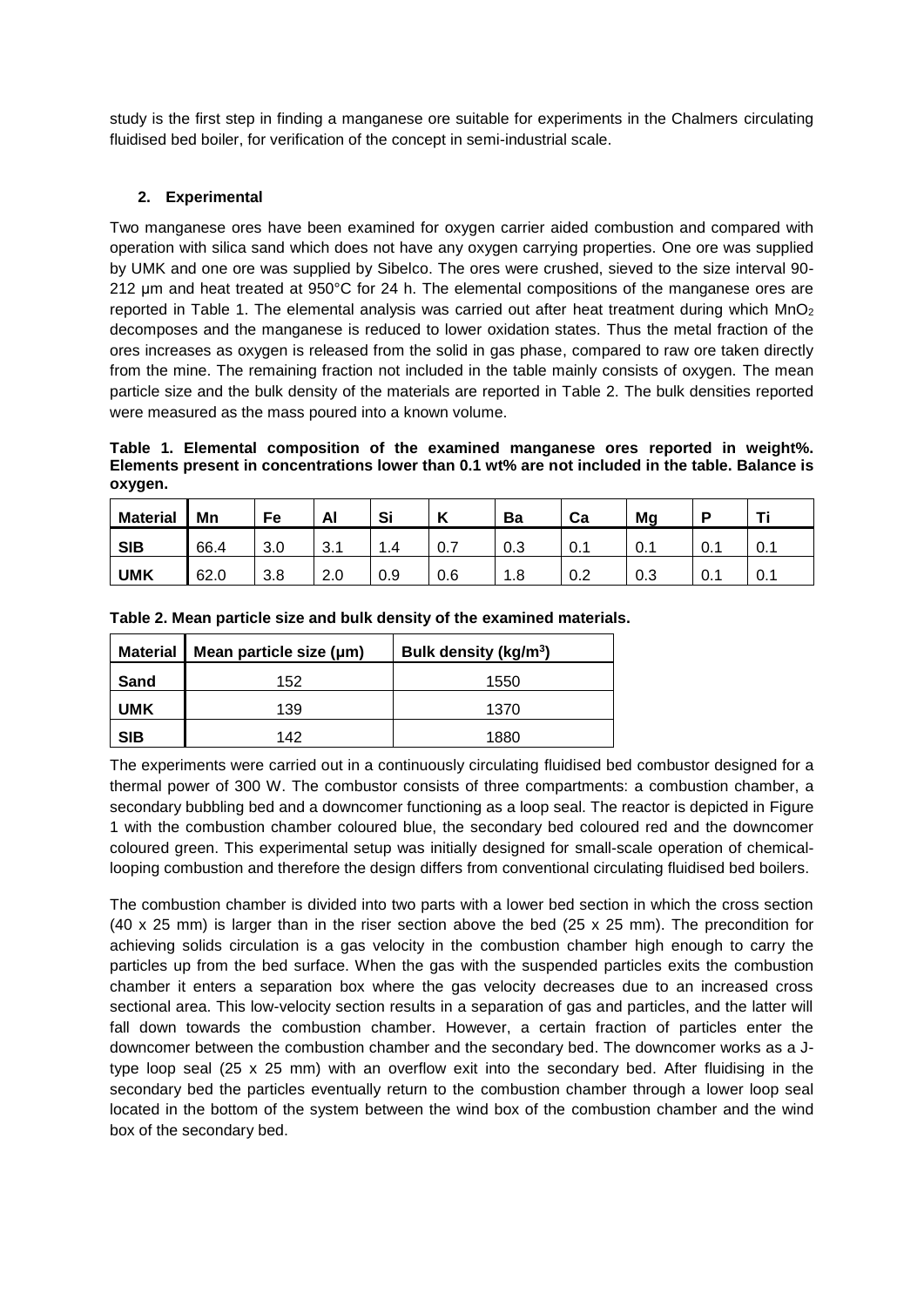

#### <span id="page-3-0"></span>**Figure 1. Schematic illustration of the smaller fluidised bed reactor: open front view to the left and side view including the particle separation box to the right.**

The combustion chamber is fluidised with air and the fuel is added through a pipe entering approximately 1 cm above the bottom plate. Methane was used as fuel in all experiments. The target application is combustion of solid fuels such as biomass, but the use of solid fuel was not possible with the current reactor setup. Porous quartz plates are used as gas distributors in both the combustion chamber and the secondary bed. The secondary bed, the downcomer and the lower loop seal are fluidised with argon. In the loop seals, the fluidising gas is added through small holes in the pipes which can be seen in [Figure 1.](#page-3-0) Since the combustor has a high area to volume ratio, there will be significant heat losses through the walls. Therefore it is enclosed in an electric furnace in order to keep the desired temperature.

The temperature is measured with one thermocouple in the combustion chamber and one in the secondary bed. The thermocouples are located approximately 1 cm above the distributor plate in each compartment. The pressure drops in the system are measured by pressure transducers which are connected to the combustion chamber, secondary bed and the downcomer via pressure legs. The pressure drops are measured in order to be able to assess the fluidisation behaviour and the solids inventory in the different parts of the system.

A part of each outlet stream is lead through a particle filter and a gas conditioning unit before entering the gas analysers (SICK MAIHAK). Methane, carbon monoxide and carbon dioxide are sampled online and analysed using IR-sensors while oxygen is sampled online and analysed using a paramagnetic sensor. The outlet from the combustion chamber is also analysed with a gas chromatograph (Varian micro-GC) which measures hydrogen and nitrogen, as well as the previously mentioned gases. The gas chromatograph samples gas every three minutes.

Prior to operation with the manganese ores, reference experiments were carried out with silica sand, which is a commonly used bed material for circulating fluidised bed boilers. The operation with the manganese ores was carried out with 50 wt.% of the bed inventory consisting of manganese ore and 50 wt.% consisting of silica sand. The mass of bed materials added to the system was adjusted to get the same bed height (13 cm) in the combustion chamber for all materials. This implies that the added mass was determined by the bulk density of the mix of ore and sand. The amounts of bed material added to the system correspond to a bed mass in the combustion chamber of approximately 140-170 g.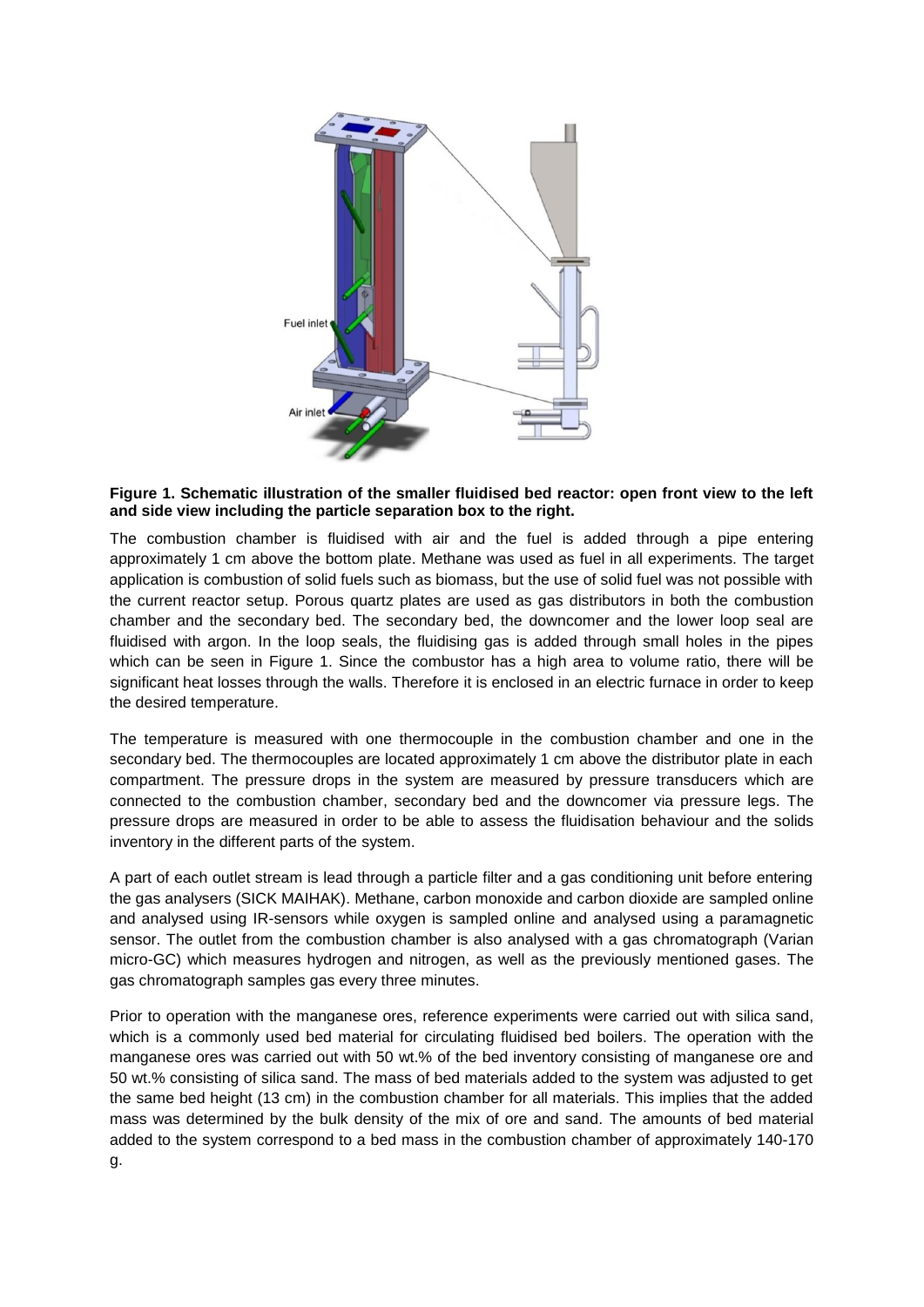The experiments with varying air-to-fuel ratio were operated with a fixed air flow and the fuel flow was increased step-wise. Each set of gas flows was kept for 20 minutes to get stable operating conditions. The temperature was kept constant at 850°C for all experiment except one experiment with only silica sand as bed material when the temperature was set to 800°C to investigate the temperature dependence of the results. The attrition rate of the bed materials were evaluated by the increased weight of the particle filters at the gas exhaust. The laboratory circulating fluidised bed combustor was first operated with only silica sand as bed material. These experiments were used as reference points for the results from the operation with partially substitution of the bed material with manganese ores.

#### **3. Results**

The measured concentrations of carbon monoxide and oxygen in the gas exhaust during the operation with silica sand at 800°C and 850°C are shown in [Figure 2.](#page-4-0) The concentrations are reported as functions of air-to-fuel ratio. The concentration of carbon monoxide remained at a few hundred ppm until the air-to-fuel ratio was decreased below 1.05. At an air-to-fuel ratio of one, the concentration of carbon monoxide reached several thousand ppm. The concentration of oxygen decreased from 18000 ppm to zero as the air-to-fuel ratio was decreased from 1.23 to 1. The concentration levels were very similar at the two investigated temperatures, but the carbon monoxide concentration was slightly higher at 800°C than at 850°C. As the oxygen concentration approached zero (an air-to-fuel ratio of one), the concentration of carbon monoxide increased significantly. However, the change in combustion temperature seemed to have low influence on the carbon monoxide concentration.



<span id="page-4-0"></span>**Figure 2. Measured outlet concentration of carbon monoxide as a function of air-to-fuel ratio during operation with sand as bed material.**

The same procedure was repeated for the two manganese ores mixed with 50 wt.% silica sand. The temperature was kept at 850°C. The measured concentrations of carbon monoxide in the gas exhaust during the operation with the two ores are shown in [Figure 3.](#page-5-0) The silica sand reference points for 850°C are also included in the figure.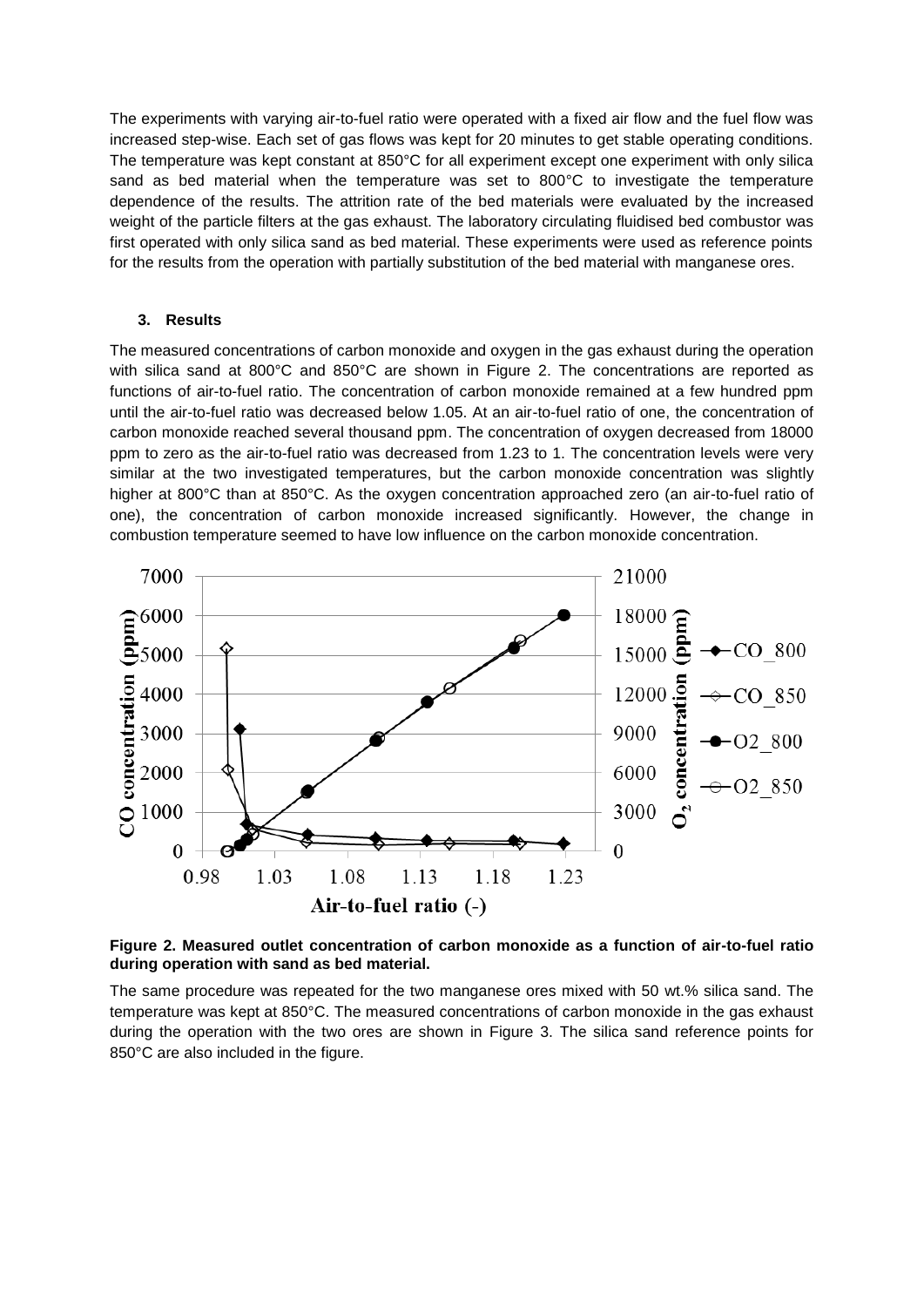

<span id="page-5-0"></span>**Figure 3. Measured outlet concentration of carbon monoxide as a function of air-to-fuel ratio during operation with 100 wt.% sand, 50 wt.% UMK ore in sand and 50 wt.% SIB ore in sand.**

The carbon monoxide concentration remained at a rather low level until the air-to-fuel ratio was decreased below 1.05. When the air-to-fuel ratio approached 1, the carbon monoxide concentration increased to 5000 ppm for the case with 100 wt.% sand and to around 1000 ppm for the cases with 50 wt.% manganese ore in the sand. The air-to-fuel ratio was even lowered to below 1 for the manganese ores, which resulted in around 3000 ppm carbon monoxide in the gas exhaust. The carbon monoxide concentration was significantly reduced at the lower air-to-fuel ratios when the active bed materials were used.

At several of the higher air-to-fuel ratios, the concentration of carbon monoxide is higher for UMK ore than for sand. The reason for this is currently not fully understood. It could however be caused by fluidisation aspects such as slugging in the combustion chamber or stops in one of the loop seals. It was noticed during handling and operation that the flow and fluidisation behaviour of crushed manganese ore differed quite significantly from that of silica sand.

The measured concentrations of oxygen in the gas exhaust during the operation with the two ores and the silica sand are shown in [Figure 4.](#page-6-0) Both mixtures of manganese ore with the sand provided higher concentrations of oxygen in the exhaust gas. These results show the effect of the oxygen release ability of the manganese ores during fuel addition. Both manganese ores release gaseous oxygen in inert atmosphere at 850°C. When all part of the combustor was fluidised with argon, the measured outlet concentration stabilised at 3000-5000 ppm. It can also be seen in the figure for the lowest air-tofuel ratios that steady state was not achieved. When an air-to-fuel ratio at one or below one was implemented, the oxygen concentration should be zero at steady state. The presence of oxygen in the exhaust shows that the bed material is in average continuously slowly reduced.

The presence of oxygen in the exhaust gas could enable even lower concentrations of carbon monoxide than reported here. The residence time in the outlet pipe kept at temperatures high enough for gas conversion is a few seconds for this combustor. A longer residence time at high temperature and a facilitated gas mixing could potentially drive the reaction further.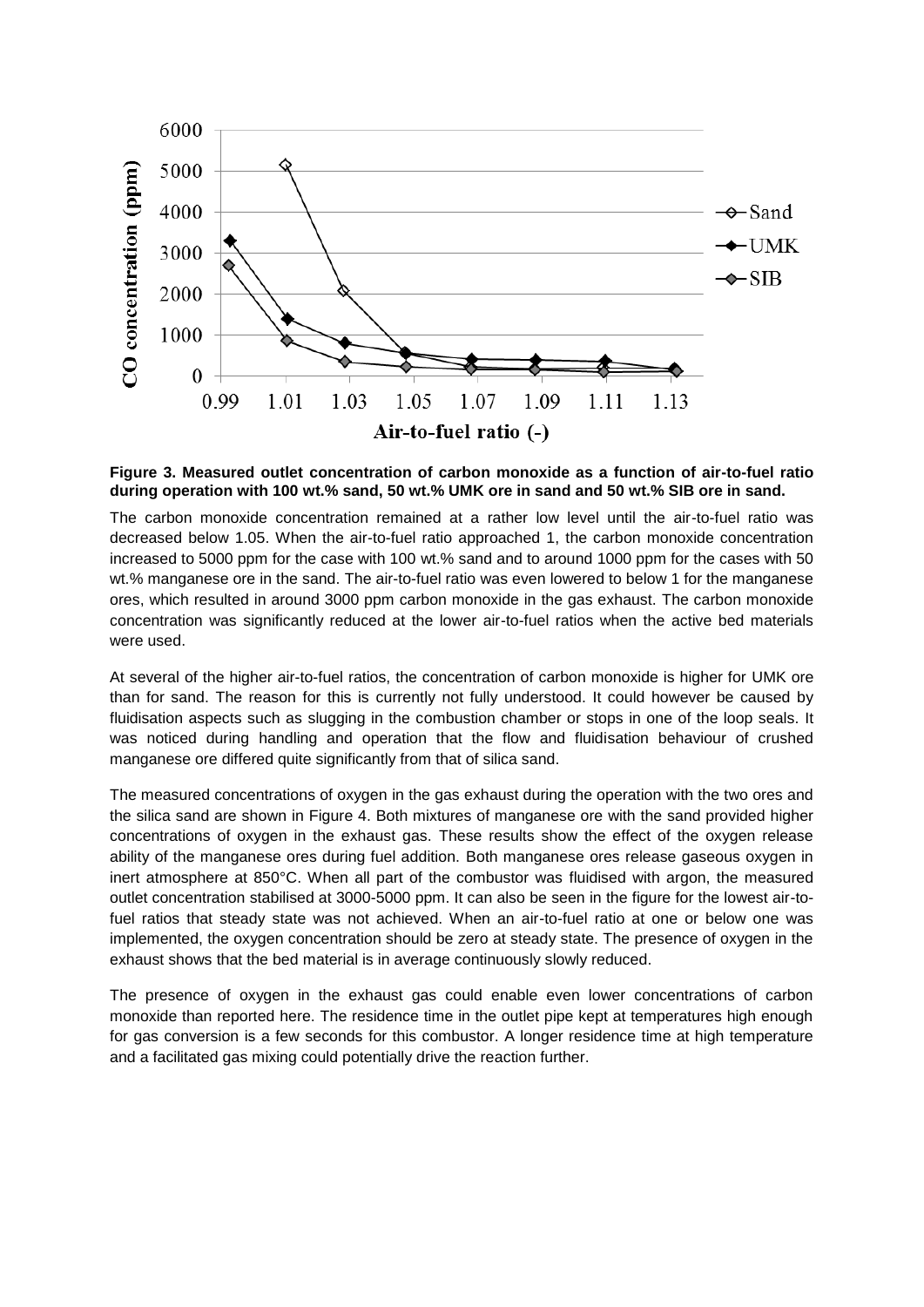

<span id="page-6-0"></span>**Figure 4. Measured outlet concentration of oxygen as a function of air-to-fuel ratio during operation with 100 wt.% sand, 50 wt.% UMK ore in sand and 50 wt.% SIB ore in sand.**

Since all data points included in the figures above only represent 20 min of operation each, longer operational time with fixed parameters was carried out for the two manganese ores. This was done in order to confirm that the results reported above would be valid also during long-term operation. Six hours of stable operation at an air-to-fuel ratio of 1.05 with 50 wt.% SIB ore in sand is shown in Figure [5.](#page-6-1) The oxygen concentration remained at around 7000 ppm the entire day. The concentration of carbon monoxide slowly decreased from 300 ppm to 200 ppm during the day, which could indicate that the results presented above do not overestimate the fuel conversion. However, this decrease occurred very slowly and the operation could be regarded as stable.



<span id="page-6-1"></span>**Figure 5. Measured outlet concentrations of carbon monoxide and oxygen during operation with 50 wt.% SIB ore in sand at a constant air-to-fuel ratio of 1.05.**

The fines produced during operation, i.e. particles with a diameter below 45 μm, were collected in the filters at the gas exhaust. After the operation with SIB ore, 0.34 wt.% of the solids inventory was found in the filters and after the operation with UMK ore, 0.52 wt.% of the solids inventory was found in the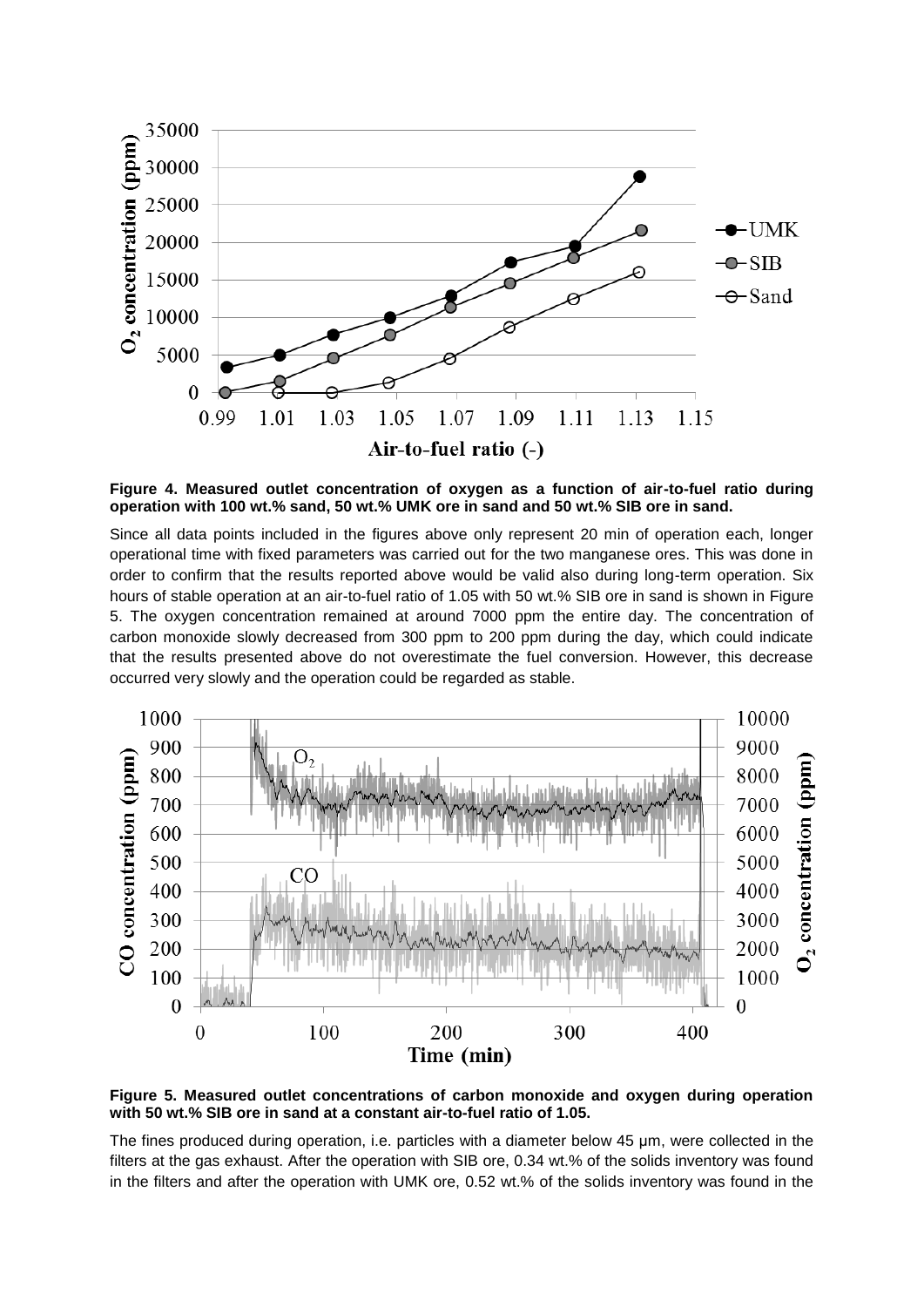filters. No measurable amount of fines was found in the filters during the operation of 100 wt.% silica sand.

The particle filters were weighed before and after the six hours of operation shown in [Figure 5.](#page-6-1) The amount of fines produced during this day was assumed to consist only of manganese ore. The loss of manganese ore would then be 0.027 wt.%/h which would correspond to a particle lifetime of 3 700 h for the SIB ore. This is much longer than the typical turnover time in circulating fluidised beds and suggests that attrition may not necessarily be a big concern for practical applications. However, it shall be noticed that the reactor used for these experiments lacks cyclone and use rather low gas velocities (below 1 m/s).

## **4. Conclusions**

Combustion of methane in a fluidised bed has been carried out with two mixtures of manganese ore and silica sand (50/50 wt.%) in a laboratory circulating fluidised bed combustor. The performance of the manganese ores as active bed materials was compared with the performance of only silica sand in the same experimental unit. The main performance indicator studied was the exhaust concentration of carbon monoxide and how it was affected by a varied air-to-fuel ratio.

The main conclusion to draw from these experiments is that it was possible to significantly reduce the exhaust concentration of carbon monoxide by replacing 50 wt.% of the bed inventory of silica sand with manganese ore. The SIB ore performed slightly better than the UMK ore at all investigated air-tofuel ratios. Both ores could be operated without excess air with a carbon monoxide concentration of around 3000 ppm.

Both ores released gaseous oxygen in inert atmosphere and oxygen was present in the exhaust gas at all times during combustion. The use of the active bed materials thus increased the fuel conversion as well as increased the concentration of oxygen in the exhaust which could facilitate fuel conversion in the freeboard.